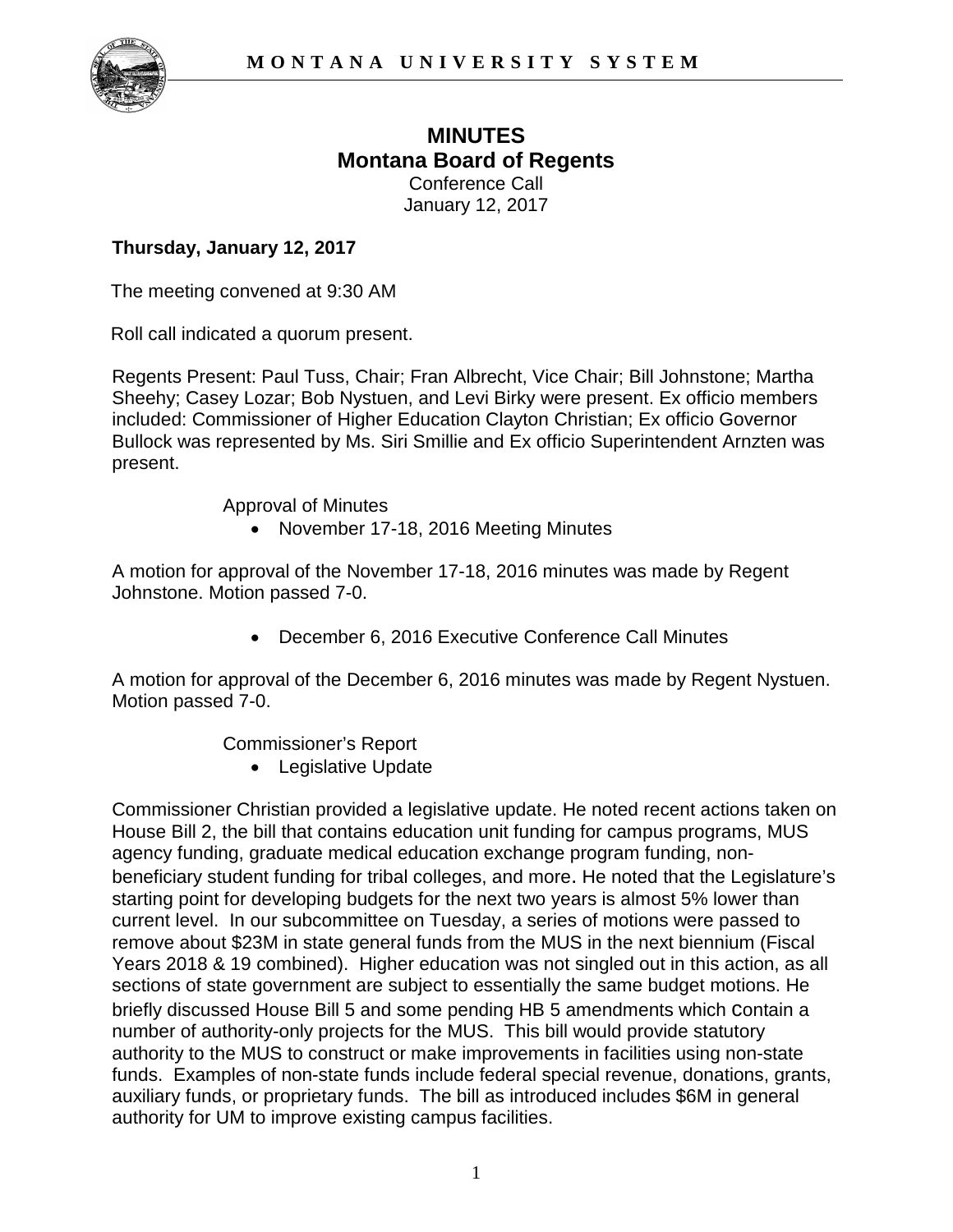

He discussed House Bill 14, which is a major construction bill with proposed statewide projects that includes Romney Hall, the top LRBP priority of the BOR. This bonding bill includes Romney Hall and designates \$25M in funds and \$3M in authority for this long overdue project. The MUS team is creating a better awareness among legislators of the student needs that will be served by Romney Hall than we have been able to do in the past. This is largely because of the hard work MSU has put into planning and design. Commissioner Christian also discussed Senate Bill 85 – 6-Mill Levy, this bill means about \$20M per year to the educational units of the MUS and is a Montana tradition that illustrates Montanans support of higher education. OCHE is providing information to Senator Mary Sheehy Moe, to members of the Montanans for Higher Education organization, and others about the impact and purpose of the 6-mill levy funds. Discussion followed.

• MHESAC Update

Mr. Ron Muffick provided an update on Montana Higher Education Student Assistance Corporation (MHESAC).He reminded the board of the relationship between the Board of Regents, the history of involvement and future involvement with the Board and the Commissioner's Office. He noted that MHESAC was originally authorized by the Board of Regents and founded in 1980 as a private non-profit corporation that would provide a secondary market for student loans in Montana using tax exempt financing. Regent involvement with MHESAC was quite significant from the founding in 1980 until about 2007 with Board of Regent members serving on the MHESAC Board. In 2007-08 due to political climate and the financial crisis some separation was implemented. In 2010 with the federal government takeover of student loans, by the direct loan program, resulted in further decrease in board involvement. MHESAC and SAF have gone through some organizational changes in order to address sustainability issues which they have now completed and resulted in a new spin off public benefit group called Reach Higher Montana. In 2011-12 a Memorandum of Understand was executed between MHESAC and OCHE which clarified the relationships of the two. An updated MOU has been recently drafted and executed it this week which clarifies the roles and working relationship between SAF, MHESAC, RHM and includes OCHE and the BOR taking a more active role with MHESAC and its public benefit programs through reach higher Montana. The next order of business for the Board as it relates to MHESAC would be determining the Board or Regent member to serve on the MHESAC board and the Commissioner will work with the Regents Chair to determine the representative. Discussion followed.

Superintendent of the Office of Public Instruction Elsie Arnzten, spoke to the importance of existing partnerships across education and spoke to her excitement about continuing these excellent efforts.

- Campus Reports
- Other

Commissioner Christian provided an update related to the UM Presidential Search. He noted that OCHE/MUS has contracted with AGB Search – Association of Governing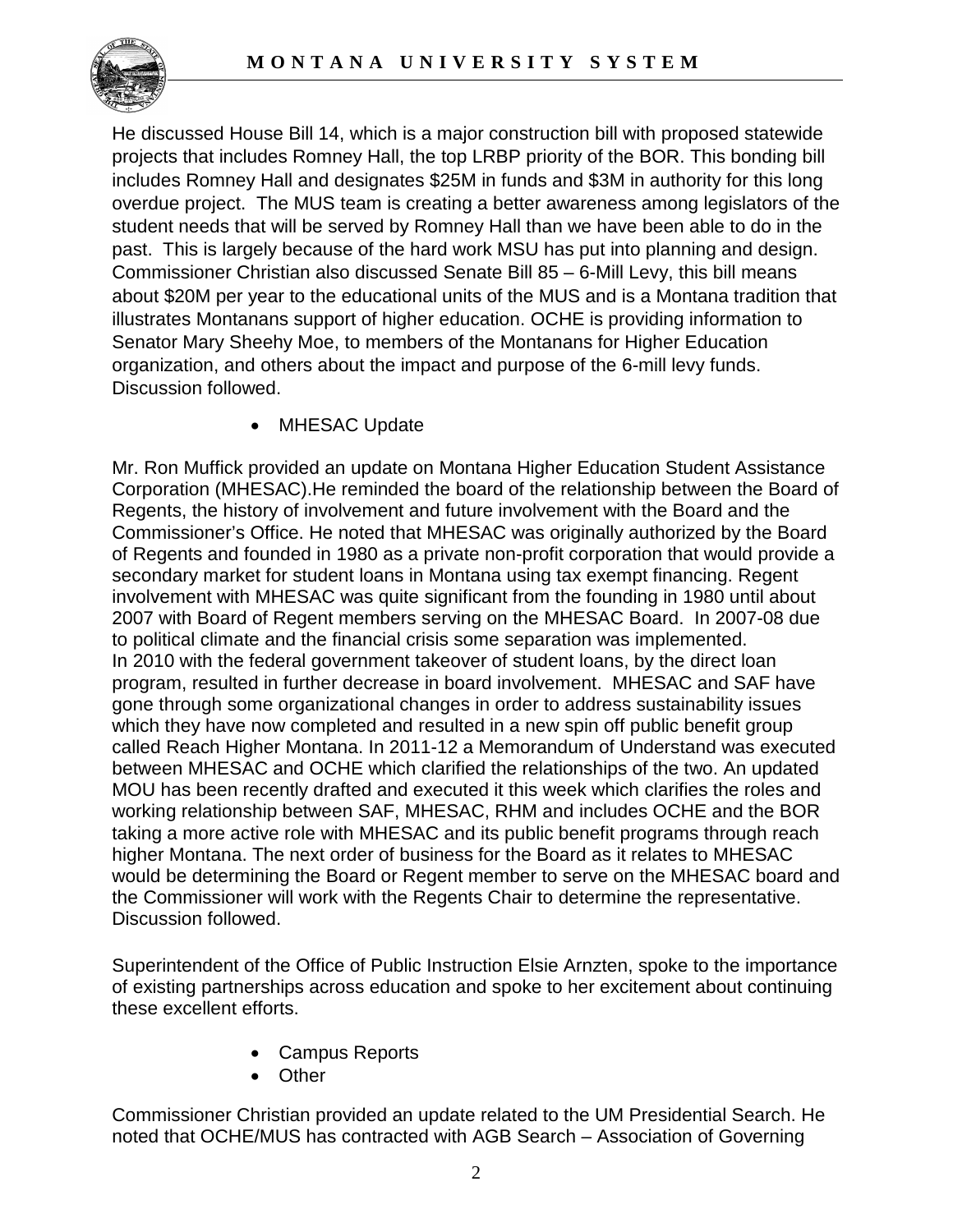

Boards to conduct that national search. To date, the Commissioner has been working closely with the two assigned national search consultants; listening sessions were recently conducted with a variety of groups on the UM campus to help gain insight and help shape the position advertisement. He discussed the tentative timeline schedule, noting the goal to select and convene a formal search committee, host a meeting and finish the job profile by the end of January. Commissioner Christian noted the make up that is intended for the search committee including students, faculty and staff, members from the local community, etc. Discussion followed.

# **CONSENT**

- a. Request for Authorization to Replace the City College Roof; MSU-Billings *ITEM 174-2703-R0117 | Attachment #1 | Attachment #2*
- b. Request for Authorization to Execute a Utility Easement with City of Sidney, MT; Montana Agricultural Experiment Station *ITEM 174-2301- R0017 | Attachment #1*

#### **Staff Items**

- a. OCHE; *ITEM 174-100-R0117*
- b. UM-Missoula; *ITEM 174-1000-R0117*
- c. MT-Tech; *ITEM 174-1500-R0117*
- d. UM-Western; *ITEM 174-1600-R0117*
- e. MSU-Bozeman; *ITEM 174-2000-R0117*
- f. MSU-Billings; *ITEM 174-2700-R0117*
- g. MSU-Northern; *ITEM 174-2800-R0117*
- h. Great Falls College-MSU; *ITEM 174-2900-R0117*

#### Emeriti Faculty

- i. Ross; MSU-Bozeman; *ITEM 174-2001-R0117*
- j. Khaleel; MSU-Billings; *ITEM 174-2701-R0117*
- k. Robinson; MSU-Billings; *ITEM 174-2702-R0117*
- l. Gable; MSU-Billings; *ITEM 174-2704-R0117*

Commissioner Christian recommended that staff items a. – h. be removed from the consent agenda to allow for time and clarity before these administrative adjustments are made; he suggested that action not be taken on these items today. Discussion followed. Regent Sheehy made a motion to approve consent items a. and b. items: 174-2703- R0117 and 174-2301-R0017, as well as the emeriti items listed, consent items i. – l. items: 174-2001-R0117, 174-2701-R0117, 174-2702-R0117 and 174-2704-R0117; but requested that staff items a.-h. items: 174-100-R0117, 174-1000-R0117, 174-1500- R0117, 174-1600-R0117, 174-2000-R0117, 174-1700-R0117, 174-2800-R0117 and 174-2900-R0117 be moved from the consent agenda to action. Motion passed 7-0.

# **ACTION**

a. Amendment of Previously Approved Authorization of \$5 Million for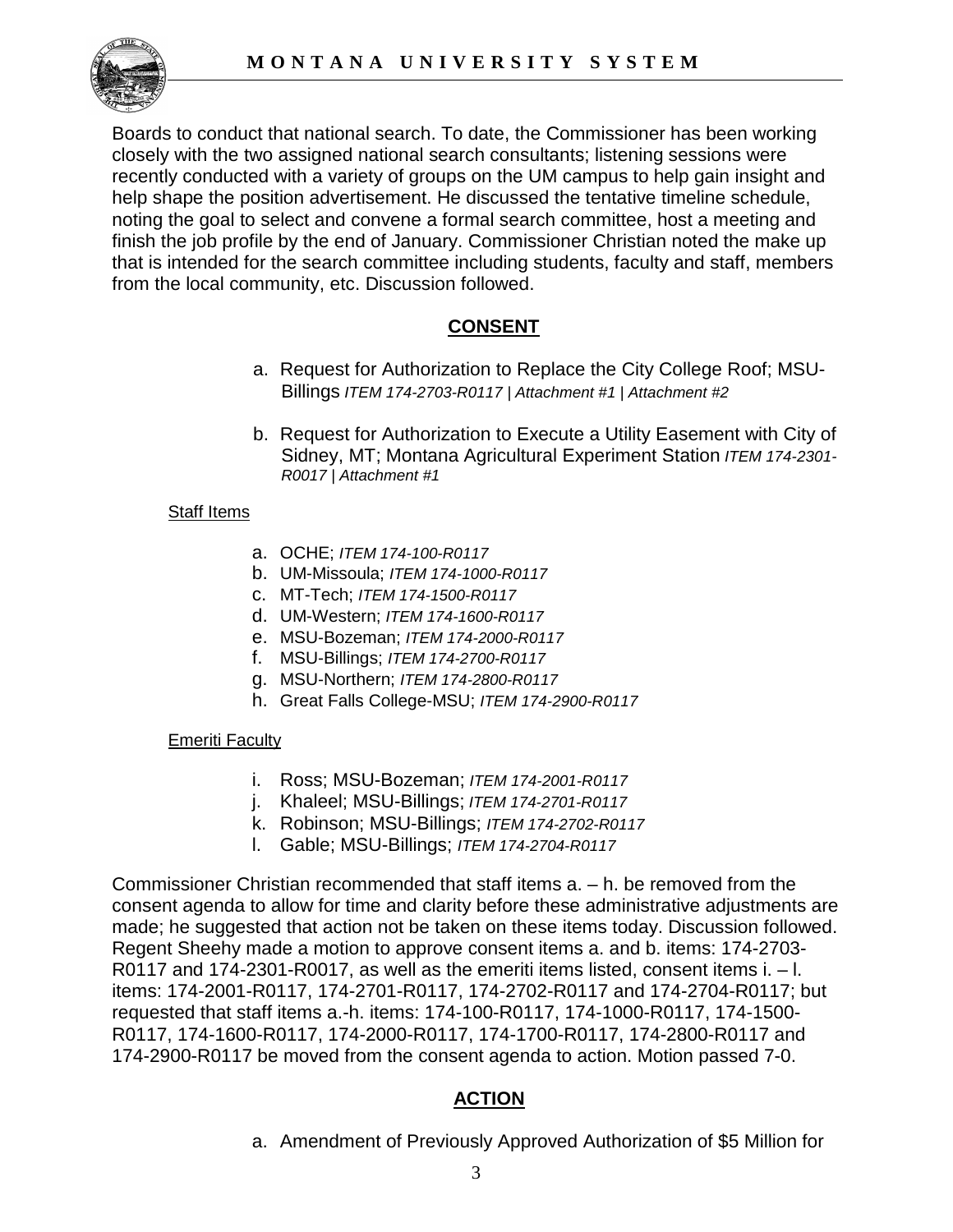

the Washington-Grizzly Champions Center; UM-Missoula *ITEM 174- 1002-R0117 | Attachment #1* 

Deputy Commissioner Chuck Jensen presented this request before the Board for authorization to adopt amendments to Item 165-1001-R1114, approved November 21, 2014, to comply with Montana Board of Investments' (MBOI) requirements for agency authorization for an INTERCAP Loan, as indicated below. Discussion followed.

A motion for approval of action item a. item 174-1002-R0117 was made by Regent Albrecht; motion passed 7-0.

> b. Policy Revision for Transfers in Interest in Real Property BOR Policy 1003.6; OCHE *ITEM 174-102-R0117 | Attachment #1 | Attachment #2*

Chief Legal Counsel Viv Hammill presented this request for the Board of Regents to authorize the adoption of suggested revisions to BOR Policy 1003.6 –Transfers of interests in real property. Discussion followed.

A motion for approval of action item b. item 174-102-R0117 was made by Regent Nystuen; motion passed 7-0.

c. Level II Executive Summary | Supporting Documents

Deputy Commissioner Cech presented this item for request to authorize the offering of a Master's of Science degree program in Data Science for the University of Montana. Discussion followed.

A motion for approval of the Level II item, M.S. in Data Science from UM-Missoula was made by Regent Albrecht; motion passed 7-0.

d. Revised Staff Items – Item 174-101- R0117

Chair Tuss noted that the staff items a. – h., previously listed on the consent agenda, are now listed as action item d. item 174-101-R0117. Commissioner Christian presented this request before the board. Noting that this includes: the position of interim head coach of women's soccer at MSUB; interim chancellor position at MSUB; head coach for men's baseball at MSUB; president position at UM; and a professor position in plant science and plant pathology at MSU. Discussion followed.

A motion for approval of action item d. item 174-101-R0117 was made by Regent Johnstone; motion passed 7-0.

# **INFORMATION**

a. Policy Revision 970.1 Financial Affairs - Biennial Allocation of State Funds to Montana University System Campuses *| Draft Policy*

Deputy Commissioner Chuck Jensen presented this information item noting the plan to bring it forward at the March Board meeting for action. He explained that this request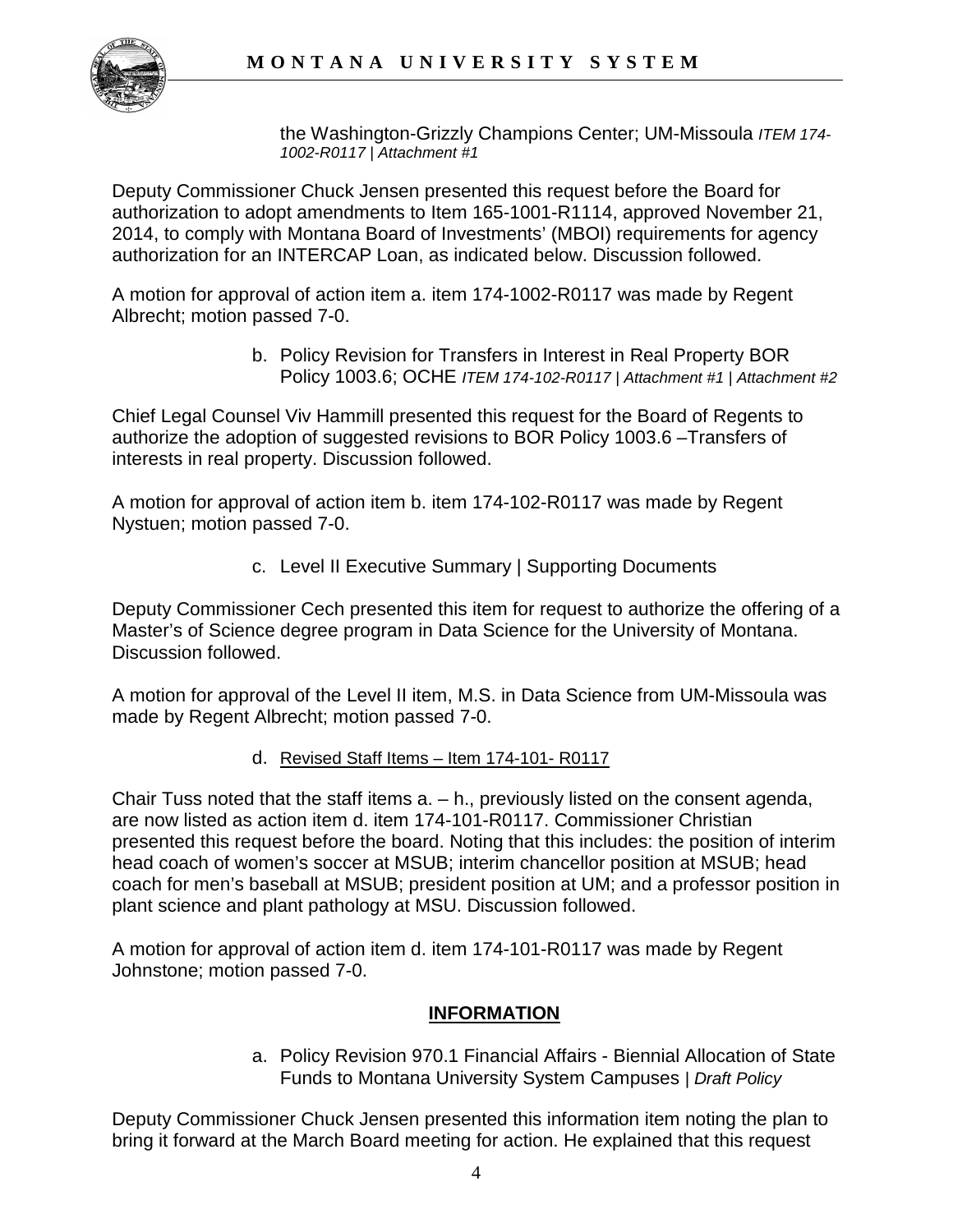

asks for the Board's approve to revise Policy 970.1, Biennial Allocation of State Funding to Montana University Campuses, to amend procedures for allocating state funding to the campuses of the Montana University System. Discussion followed.

b. Enterprise Risk

Deputy Commissioner Chuck Jensen updated the board related to efforts underway to better manage risk across the system. He reviewed the history and efforts to date related to this topic. Plans going forward include working with campuses to identify the top ten areas that need additional guidance or policy strengthening. Sharing of best practices, amongst campuses will also be very helpful. Discussion followed.

c. BOR Naming Policy 1004.1 *Draft Policy | Redlined Version*

Regent Albrecht discussed the draft policy noting that they are seeking input from foundation leaders from across campuses and wish to ensure that these changes have no unintended consequences for gifts made. Regent Sheehy discussed the process behind this draft policy. She noted that they are anxious to hear back from campuses on how this proposed draft policy will impact and affect individual campuses. The timeline was discussed. Regent Sheehy asked that the draft policy be shared with campus foundation staff to give them an opportunity to share their comments over the next month so that a revised document can be prepared for the March Board meeting. Discussion followed.

### Student Appeal

Regent Tuss explained the process related to the student appeal. No motion was made; therefore, the Commissioner's decision is upheld.

### Public Comment

Dean Susan Wolff of Great Falls College-MSU spoke to the importance of remembering the two-year colleges in relation to the allocation of resources and the required services they must provide to call students.

Meeting Adjourned at 12:45pm

Executive Session

- Honorary Doctorate Nomination MSU Bozeman
- Honorary Doctorate Nomination UM Missoula